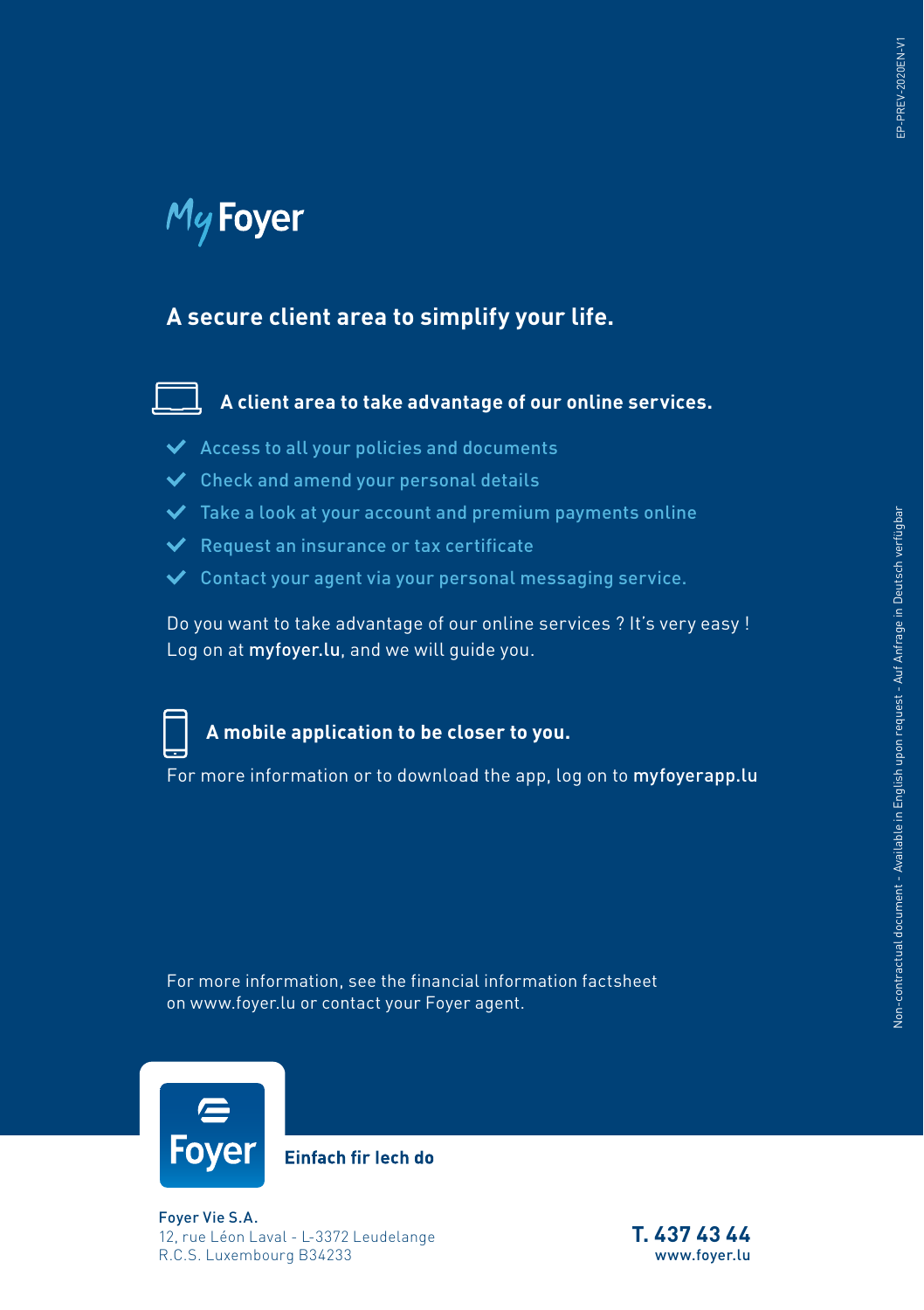

# Save or protect – why choose?

savings

**helios** / **nova** Vos partenaires pour votre épargne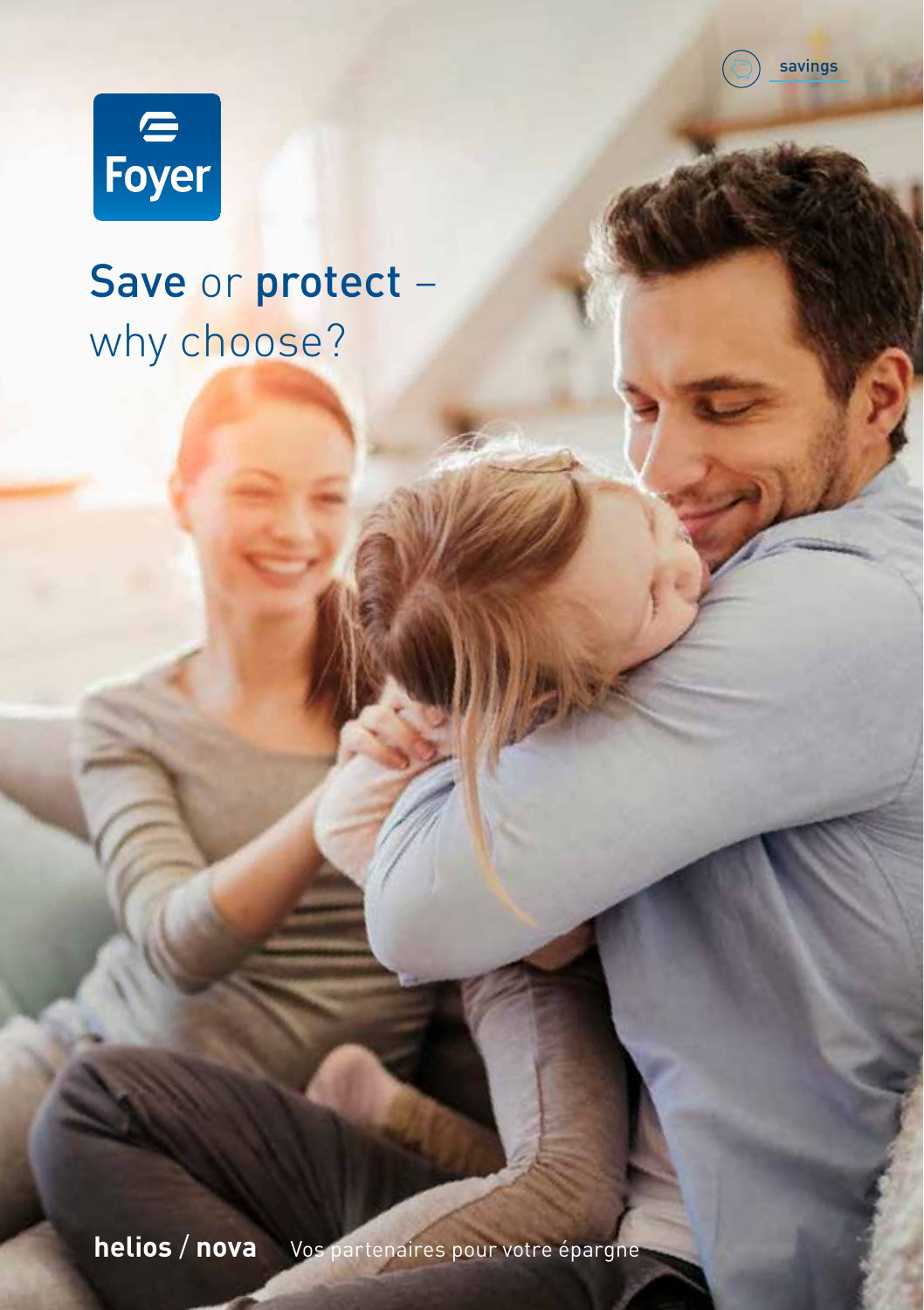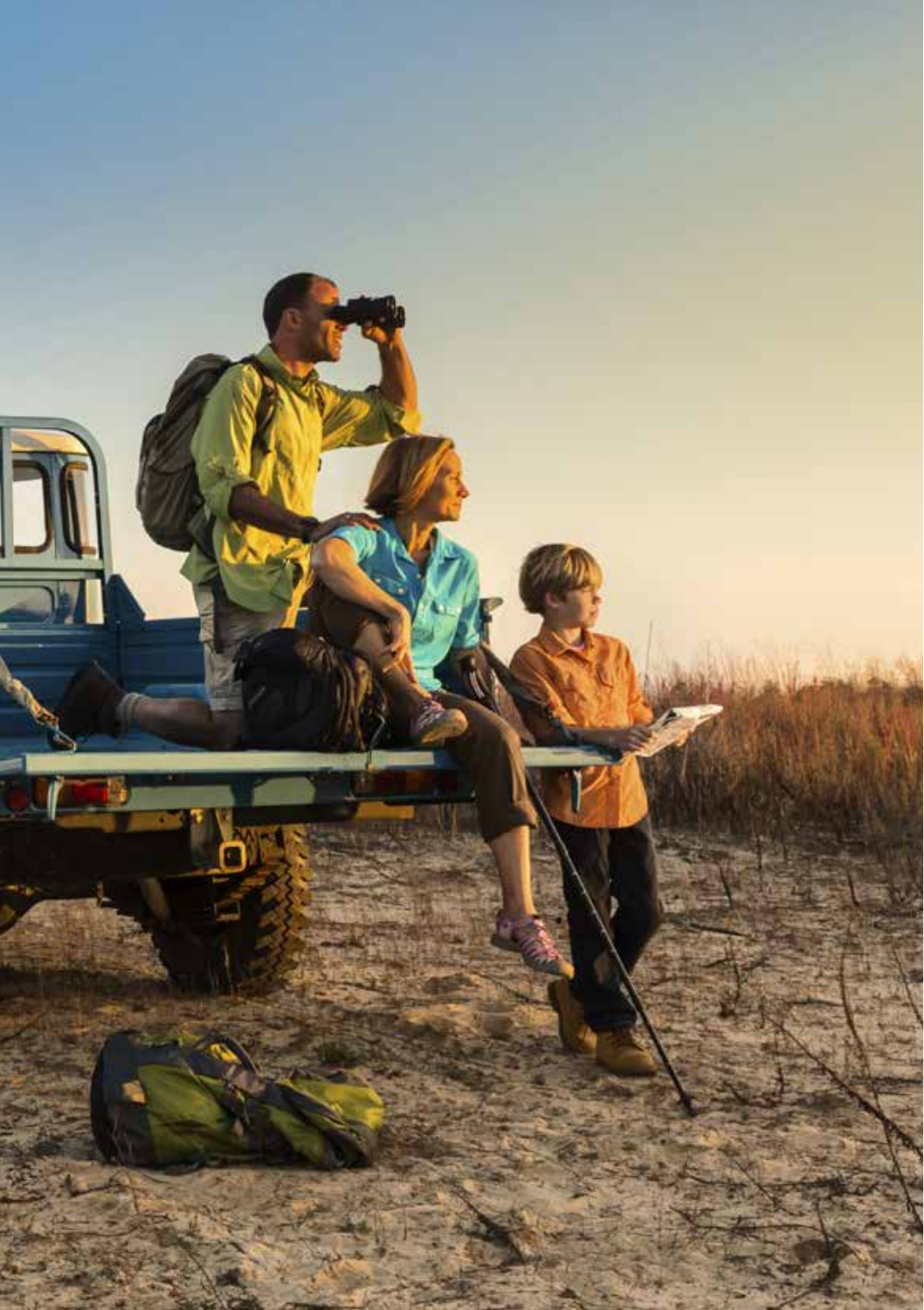## Our savings and protection solutions at a glance

Do you have plans like renovating your house, going on holiday or preparing your children's future or do you just want to have access to a rainy-day fund?

Protect your loved ones or build up your savings – you don't need to choose: Foyer offers you a range of products combining savings and protection tailored to your objectives.

| <b>Your savings</b><br>objectives          | <b>Harness</b><br>stock-market per-<br>formance | <b>Protect</b><br>your loved ones<br>without neglecting<br>your savings | <b>Build up savings</b><br>for your children<br>while continuing<br>to protect them |
|--------------------------------------------|-------------------------------------------------|-------------------------------------------------------------------------|-------------------------------------------------------------------------------------|
| Guarantee your capital                     |                                                 |                                                                         |                                                                                     |
| Achieve an attractive<br>return            | >>>                                             |                                                                         |                                                                                     |
| Be covered by<br>life insurance            | VV                                              | VV                                                                      | VV                                                                                  |
| <b>Benefit from</b><br>additional<br>cover |                                                 |                                                                         |                                                                                     |
| <b>OUR SOLUTIONS</b>                       | helios invest                                   | helios protect                                                          | nova protect                                                                        |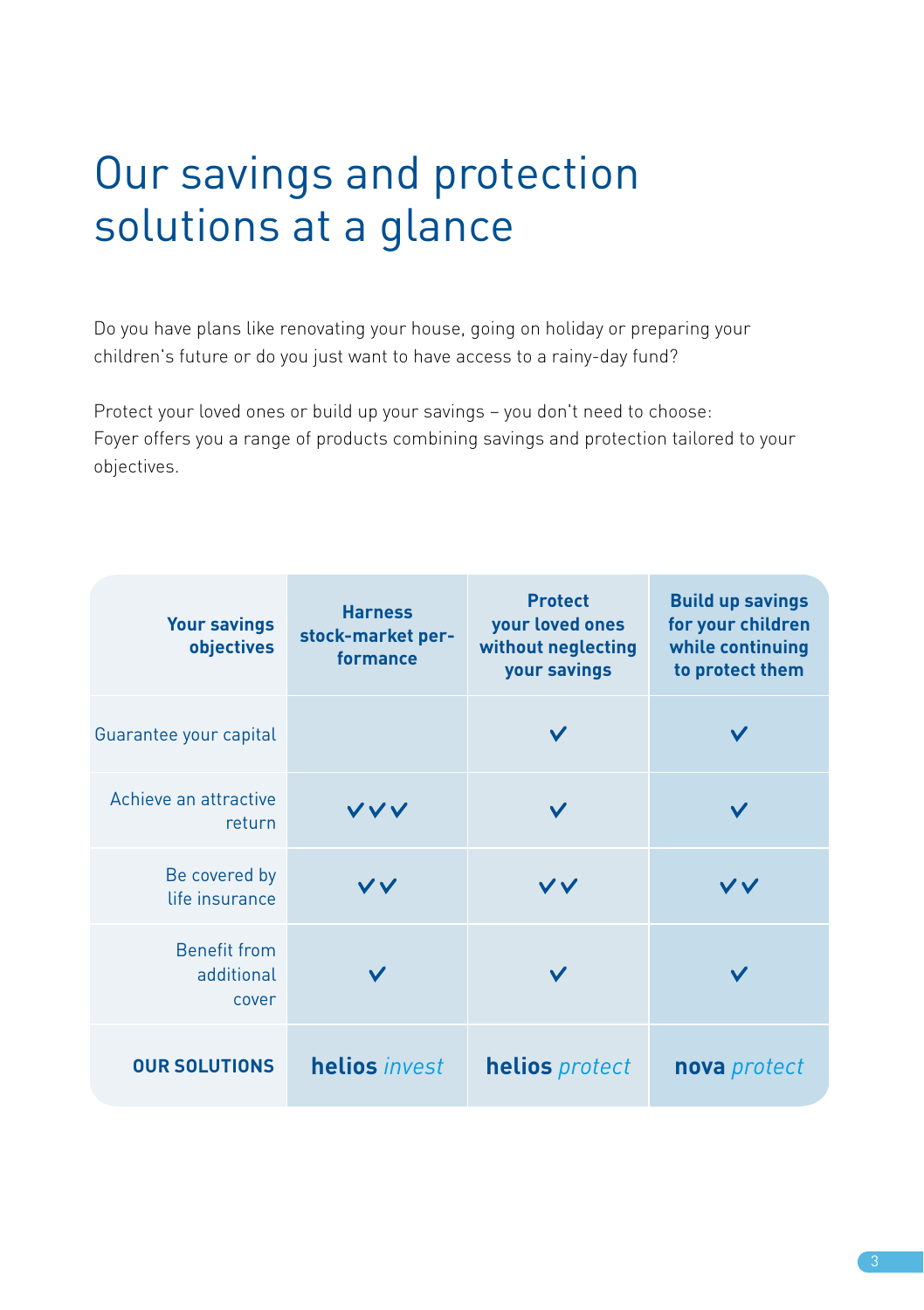## **helios** *protect/invest* Protect your loved ones while saving

Do you want to build up medium- or long-term savings while continuing to protect your family?

**helios** helps you achieve your plans while providing cover for your loved ones.

#### **A CHOICE BETWEEN TWO SOLUTIONS**

**helios** *protect*: a return is allocated in the form of profit-sharing, permanently acquired after allocation.

**helios** *invest*: savings linked to investment funds.

#### **A REGULAR INVESTMENT**

You invest the same amount each month:

- with **helios** *protect*, you determine your lump sum at the end of the policy,
- with **helios** *invest*, you can benefit from stock-exchange returns via a regular investment and no initial stake.

#### **PROTECTION FOR YOUR LOVED ONES**

In the event of the policyholder's death, a lump-sum death benefit is paid to the beneficiaries.

**helios** *protect*: you can choose a lump-sum death benefit of 100% or 200% of planned premiums throughout the term of the policy.

**helios** *invest*: you can choose a lump-sum death benefit of 60%, 100% or 200% of planned premiums throughout the term of the policy.

#### **TAX ADVANTAGES**

The payments made to **helios** are deductible for income tax purposes for an amount of up to €672 per person in the household.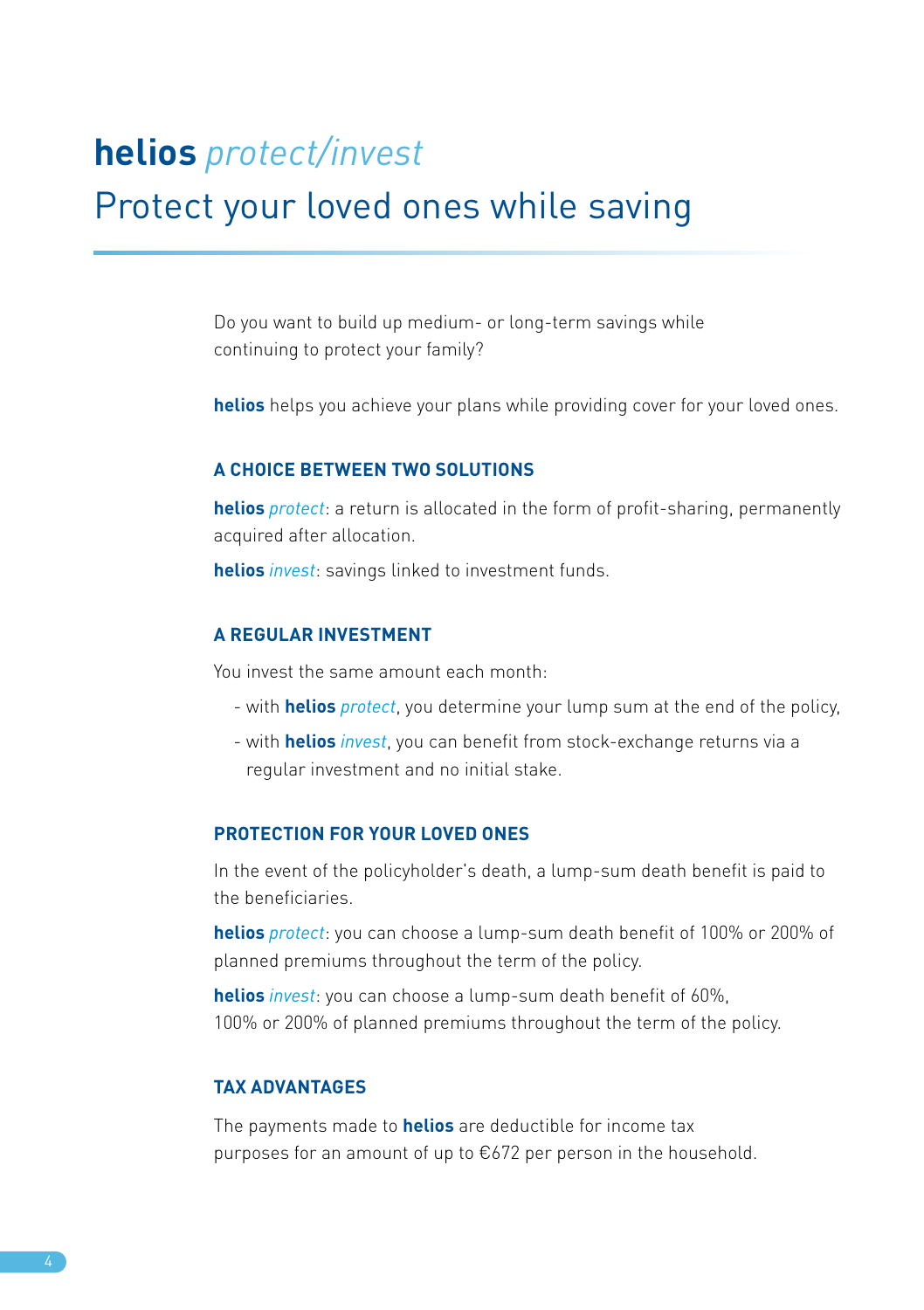### **nova** *protect* Give your child a good start in life

As a parent, you can make sure that your children are able to achieve their future hopes and dreams. Do your children want to go on to further education or start work?

Whatever they decide, they will need funds.

#### **A SIMPLE AND CLEAR PRODUCT**

- An insurance solution combining savings and protection.
- You choose the amount you want to invest per month, which will determine the lump sum your child will be entitled to at the end of the policy.

#### **ATTRACTIVE LIFE INSURANCE**

In the event of the policyholder's death before the end of the policy:

- the beneficiaries will receive a direct lump sum equivalent to the total planned premiums over the term of the policy. This amount is doubled if the cause of the death is due to an accident. In the case of death due to an illness, this extra amount will not be paid out during the first three years,
- Foyer Vie covers payment of the premiums until the end of the policy.

At the end of the policy, the lump sum is paid to the beneficiary a second time.

#### **ATTRACTIVE RETURNS**

Profit-sharing, calculated according to Foyer Vie's earnings, is allocated to you irrevocably on a monthly basis.

#### **TAX ADVANTAGES**

The payments made to **nova** are deductible for income tax purposes for an amount of up to €672 per person in your household.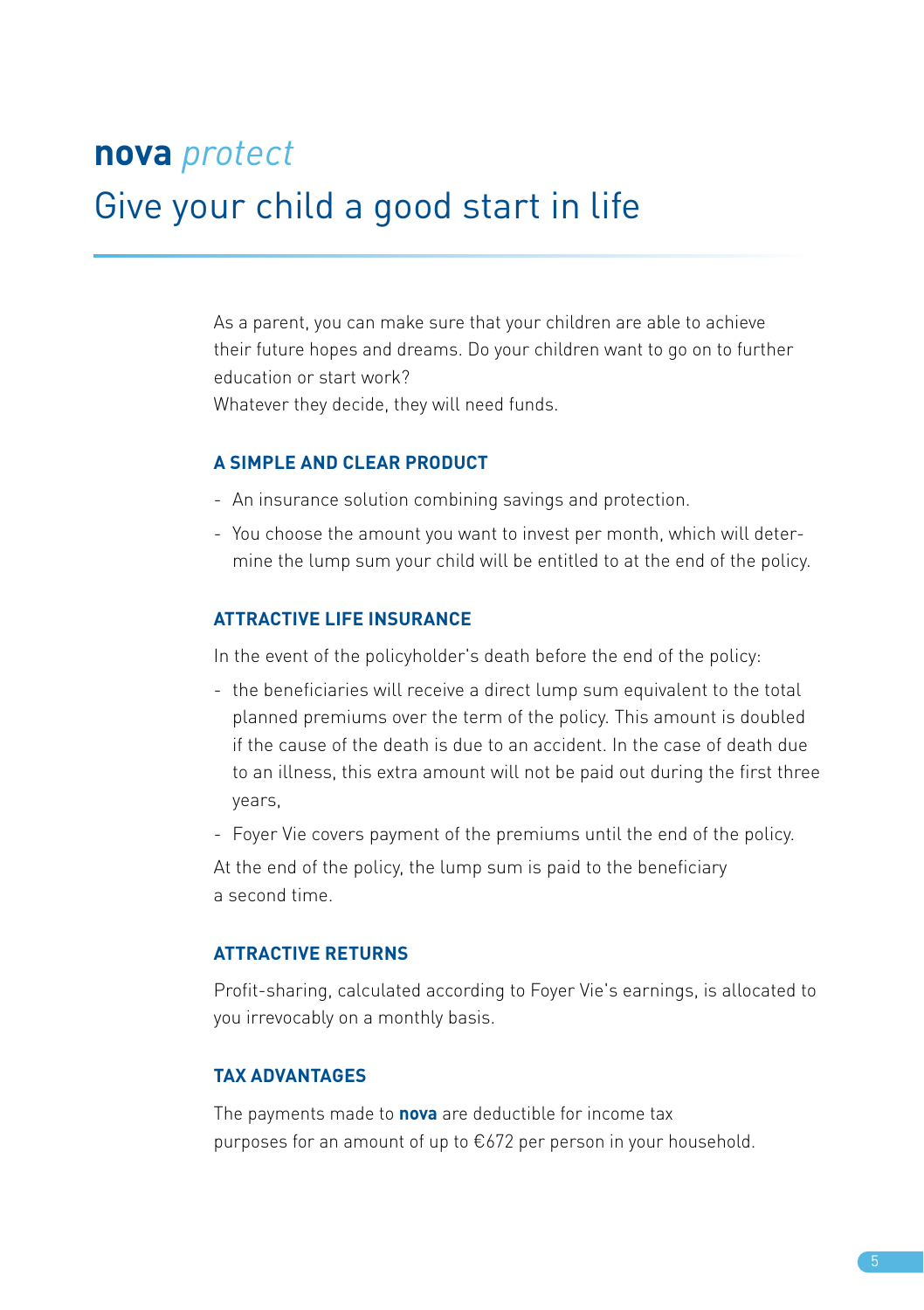## Why save with a life insurance policy?

#### **TO GUARANTEE YOUR LOVED ONES' SECURITY**

A life insurance policy offers attractive life cover. This can be reinforced by taking out additional cover payable in the event of the policyholder's accidental disability or death.

- **Accident cover:** the beneficiary receives double the lump-sum death benefit stated in the policy.
- **Road traffic accident cover:** the beneficiary receives three times the lump-sum death benefit stated in the policy.
- **Disability cover:** the policyholder is exempt from paying the premiums in the event of total permanent disability.

#### **FOR ITS ATTRACTIVE TAX ADVANTAGES**

Under the terms of article LIR 111 (Luxembourg Income Tax Law) it is possible to deduct premiums paid for savings and protection products from your income. The deductible amount may be up to €672 per person in your household.

#### **FOR ITS ATTRACTIVE POTENTIAL RETURNS**

The choice between a return based on stock-market performance or a profit share.